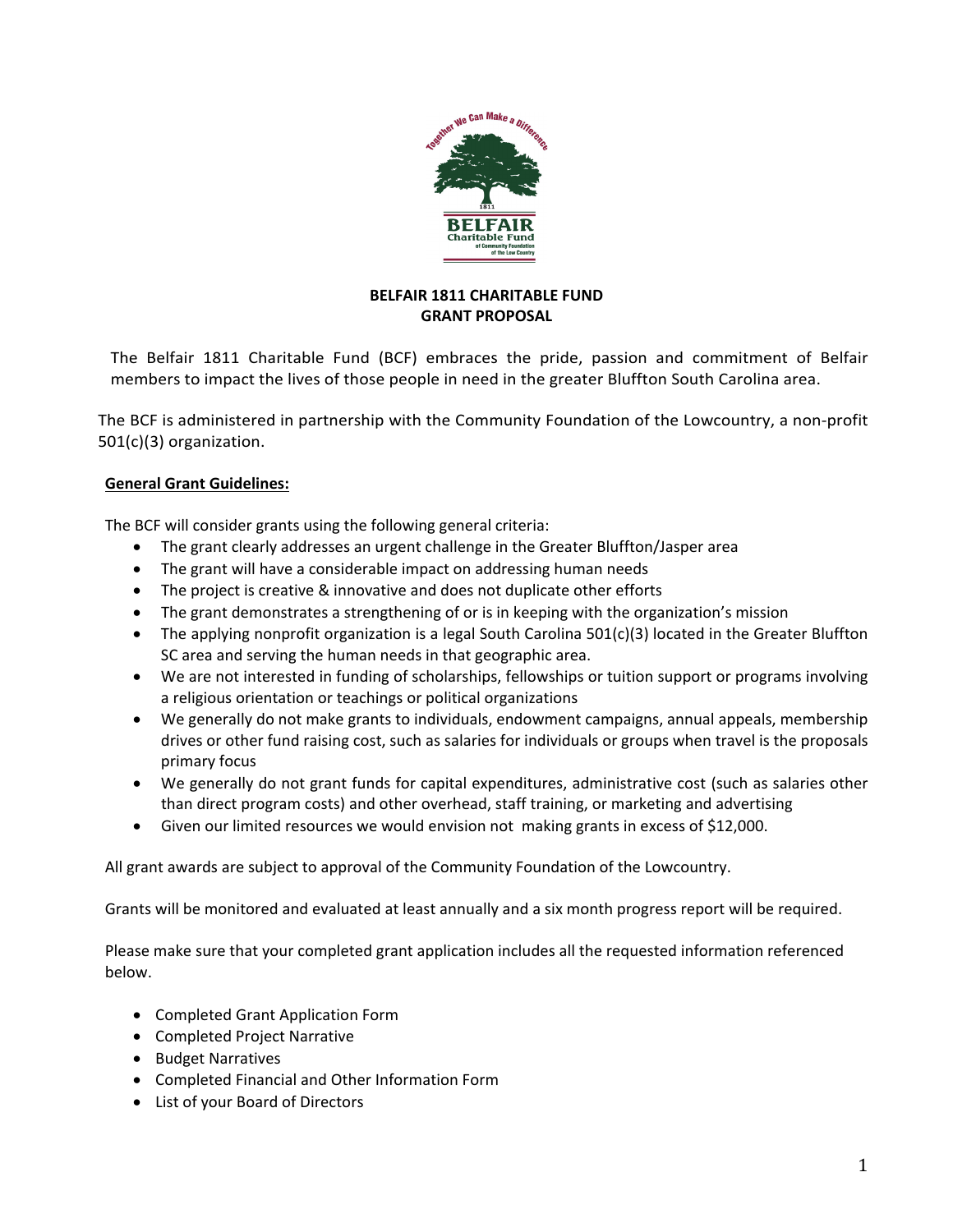Please submit your completed Grant Application package (including project and budget narratives) no later than December 31, 2022 to [mgwoodruff47@gmail.com](mailto:mgwoodruff47@gmail.com) with copies to tivoho@hotmail.comor mail to Belfair, Belfair 1811 Charitable Fund, 200 Belfair Oaks Blvd., Bluffton, SC 29910.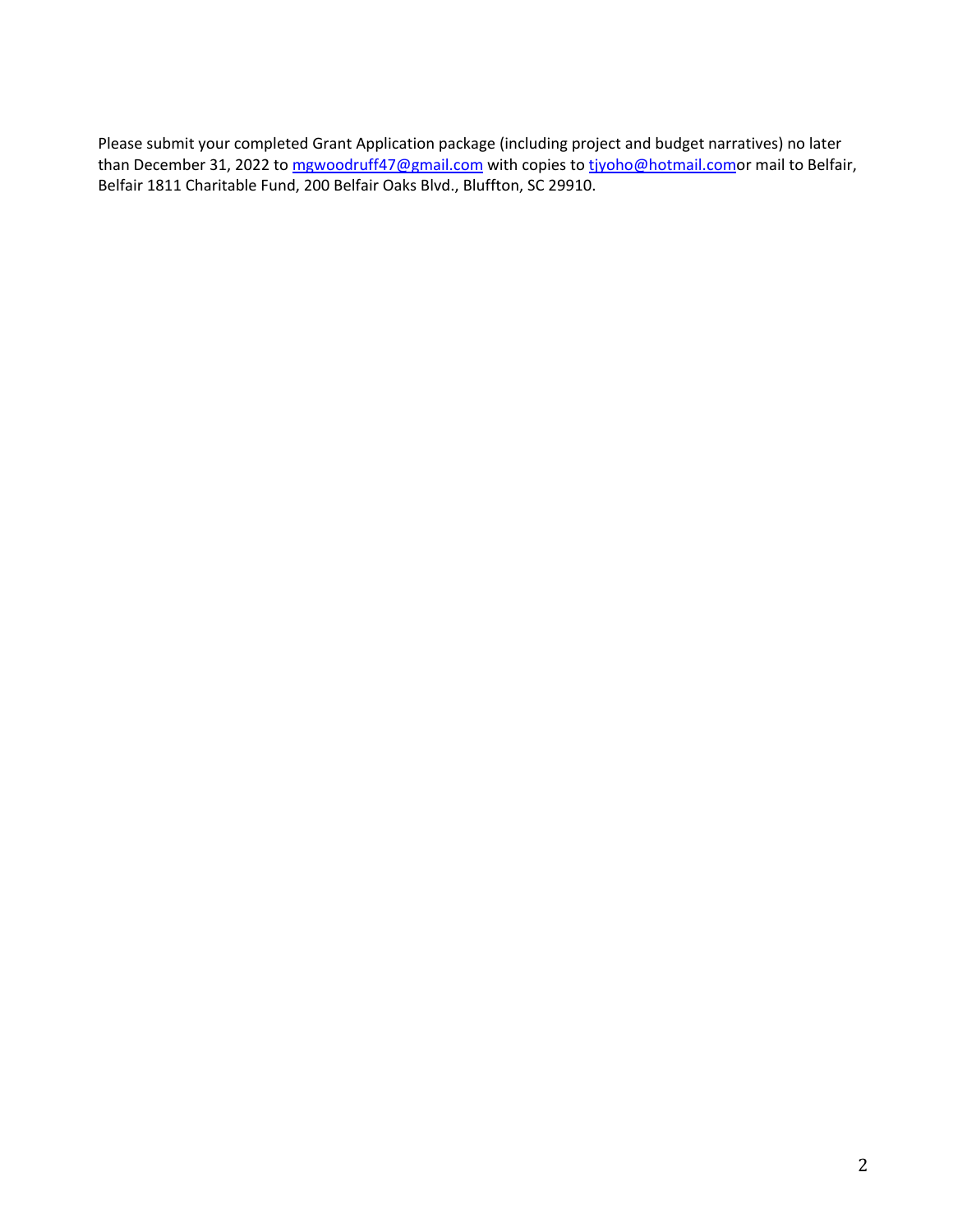

# **BELFAIR 1811 CHARITABLE FUND GRANT APPLICATION FORM**

# **Applying Organization Information**

| <b>Organization Name:</b>                             |                       |
|-------------------------------------------------------|-----------------------|
| <b>Mailing Address:</b>                               |                       |
| Telephone:                                            | Fax:                  |
| <b>Website Address:</b>                               | Federal Tax ID#:      |
| Project Contact Person:                               | Title:                |
| <b>Email Address:</b>                                 |                       |
| Telephone:                                            | Fax:                  |
| Website:                                              |                       |
| Board of Director's Contact Person:                   |                       |
| Telephone:                                            | <b>Email Address:</b> |
|                                                       |                       |
| <b>Project Information</b>                            |                       |
| Project Title:                                        |                       |
| <b>Total Project Budget:</b>                          |                       |
| Amount Requested from BCF:                            |                       |
| Project Timing (start to completion):                 |                       |
| Amount Requested from other Sources for this Project: |                       |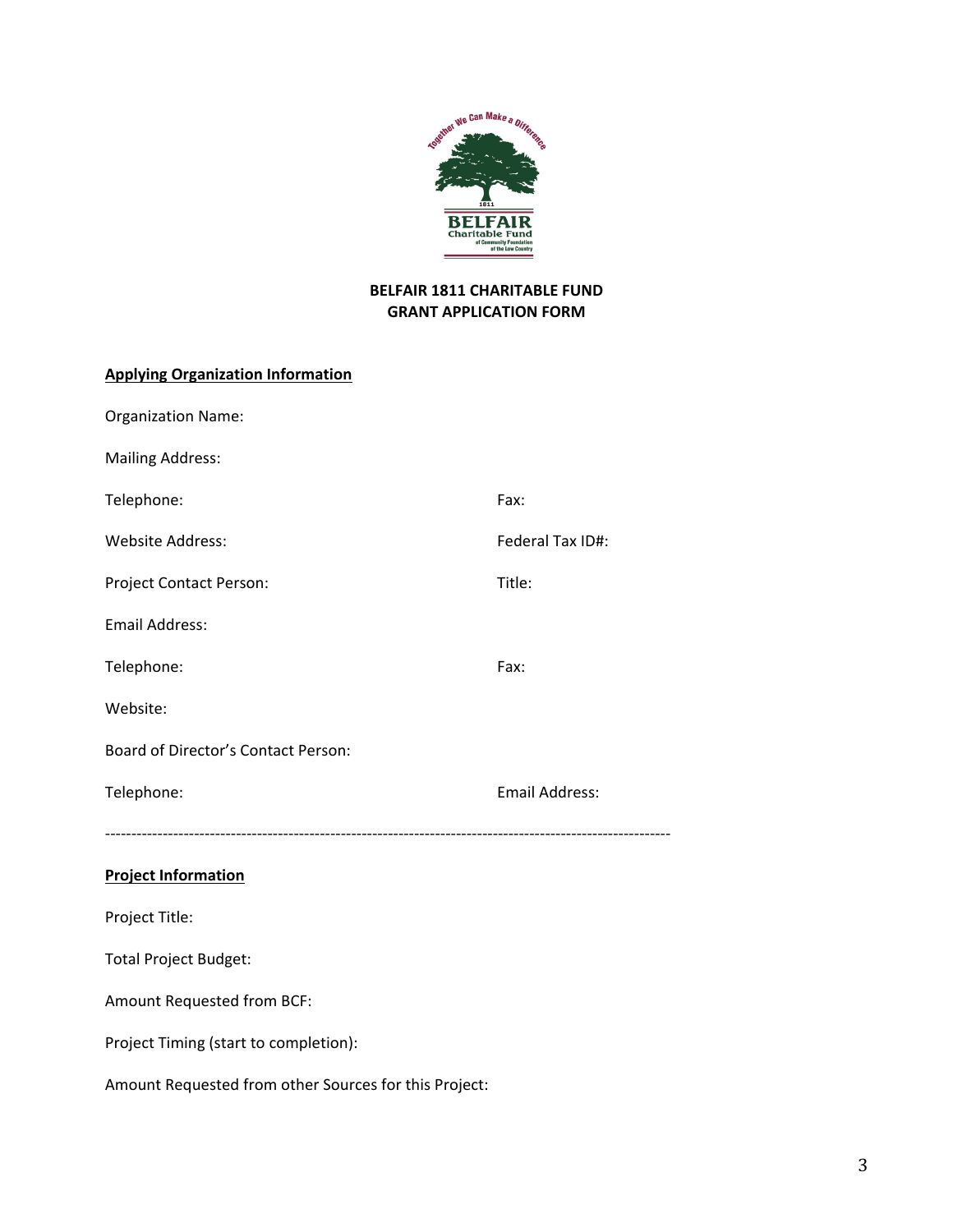What Other Sources have you Contacted:

What is the Status of those Requests?:

------------------------------------------------------------------------------------------------------------

# **Project Narrative:**

Please describe your project in detail using no more than two printed pages. *Please address the following issues in your Project Narrative.*

- How does your project complement and support the mission of the Belfair 1811 Charitable Fund, which is to embrace the pride, passion and commitment of Belfair members to impact the lives of those people in need in the greater Bluffton South Carolina area?
- What do you plan to do and how does this advance your group's mission
- Why is the need important and why should your group address it?
- How do you plan to implement your project?
	- o What is your timetable; what steps have to be taken and by whom
	- o How many people will be served by the project?
	- $\circ$  Do you have any cooperating or partnering agencies or organizations?
	- o What staff, volunteer and consultant time will be devoted to it?
- How do you intend to maintain and continue the project?
	- o Do you have other current funding sources, if so, which ones?
	- o Do you have future funding sources identified, if so, which ones?
- How will you know if your project is successful?
	- o What criteria will you use to judge its effectiveness?
	- o What methods and schedule will be used for measuring success?
	- o Who will assess the project results?
- How you will provide interim progress reports and a report at its conclusion
- Have you ever failed to perform under the terms of a grant? If so, please explain/describe.

------------------------------------------------------------------------------------------------------------

## **Budget Narrative and Spreadsheet:**

Please provide a narrative describing your project budget, including all cost elements, the expected timing of expenditures and the expected completion date.

Please provide a Project Budget Summary or Spreadsheet that includes the following information:

- List each major component of the project and associated costs of each (for line items in excess of \$250)
- Itemize the BCF grant request by assigning grant dollars to each component
- Estimate the number of people in the great Bluffton area who will benefit from the project or individual components
- If the BCF grant does not cover the total project cost, indicate the source, amounts and status of supplemental funding